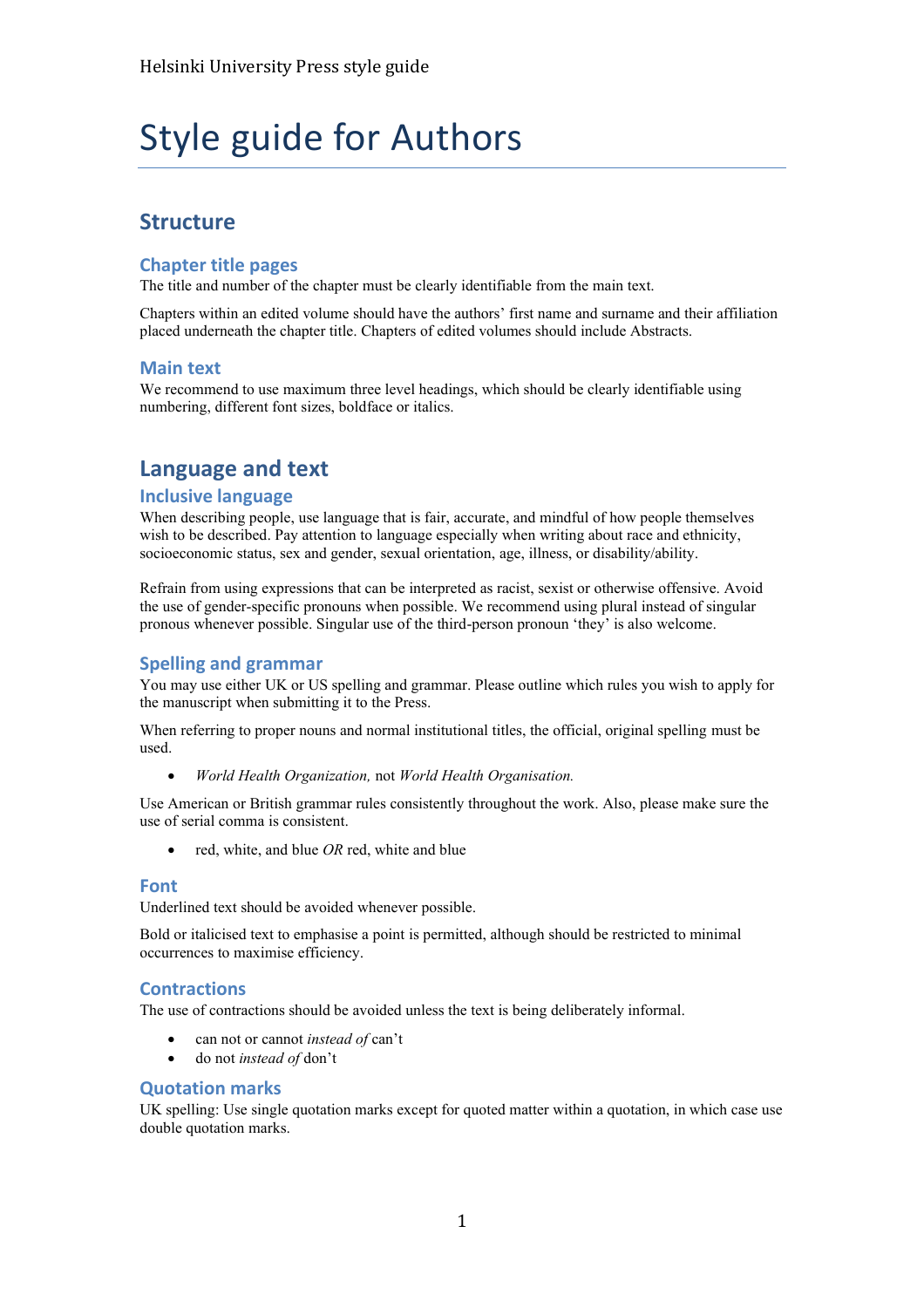## Helsinki University Press style guide

US spelling: Use double quotation marks expect for quoted matter within a quotation, in which case use single quotation marks.

Quotations that are longer than 50 words in length must be in an indented paragraph separate from the main text, and without quotation marks.

Please leave an extra empty space above and below indented quotations (so typesetters notice them more easily).

The standard, non-italicised font must be used for all quotes.

It must be clear from the text and/or citation where the quote is sourced, and a page number should be included, if available.

If some of the original quote is being omitted then an ellipsis with a space on either side must be used to break the text.

• 'each sample … was processed in identical environments'

Words added to the original quote text, to enhance clarity, must be placed within square brackets

• 'the country [France] was ranked number one for cuisine'

## **Acronyms & Abbreviations**

Spell out almost all acronyms on first use, indicating the acronym in parentheses immediately thereafter. Use the acronym for all subsequent references.

- Research completed by the World Health Organization (WHO) shows ...
- The last common ancestor (LCA) to modern humans was ...

A number of abbreviations are so common that they do not require the full text on the first instance. Examples of these can be found at:

[http://en.wikipedia.org/wiki/Wikipedia:Manual\\_of\\_Style/Abbreviations#Miscellanea](http://en.wikipedia.org/wiki/Wikipedia:Manual_of_Style/Abbreviations#Miscellanea)

As a general rule, if the abbreviated form would not be recognised by a non-specialist then the full explanation should be given on the first encounter. If in doubt then use the full word or phrase for the first use.

Abbreviations should usually be in capital letters without full stops.

• USA, not U.S.A

Common examples from Latin origin do not follow this rule and should be lower case and can include full stops.

 $\bullet$  e.g., i.e., etc.

## **Use of footnotes/endnotes**

All notes should be used only where crucial clarifying information needs to be conveyed.

Please insert the endnote/footnote marker after the end punctuation.

# **Data and symbols**

#### **Hyphenation, em and en dashes**

Em dashes should be used without extra space between them and surrounding words.

The president's niece—daughter of his younger brother—caused a media scandal when...

En dashes should be used to replace 'to' when indicating a range. No space should be around the dash.

- $\bullet$  10–25 years
- pp.  $10-65$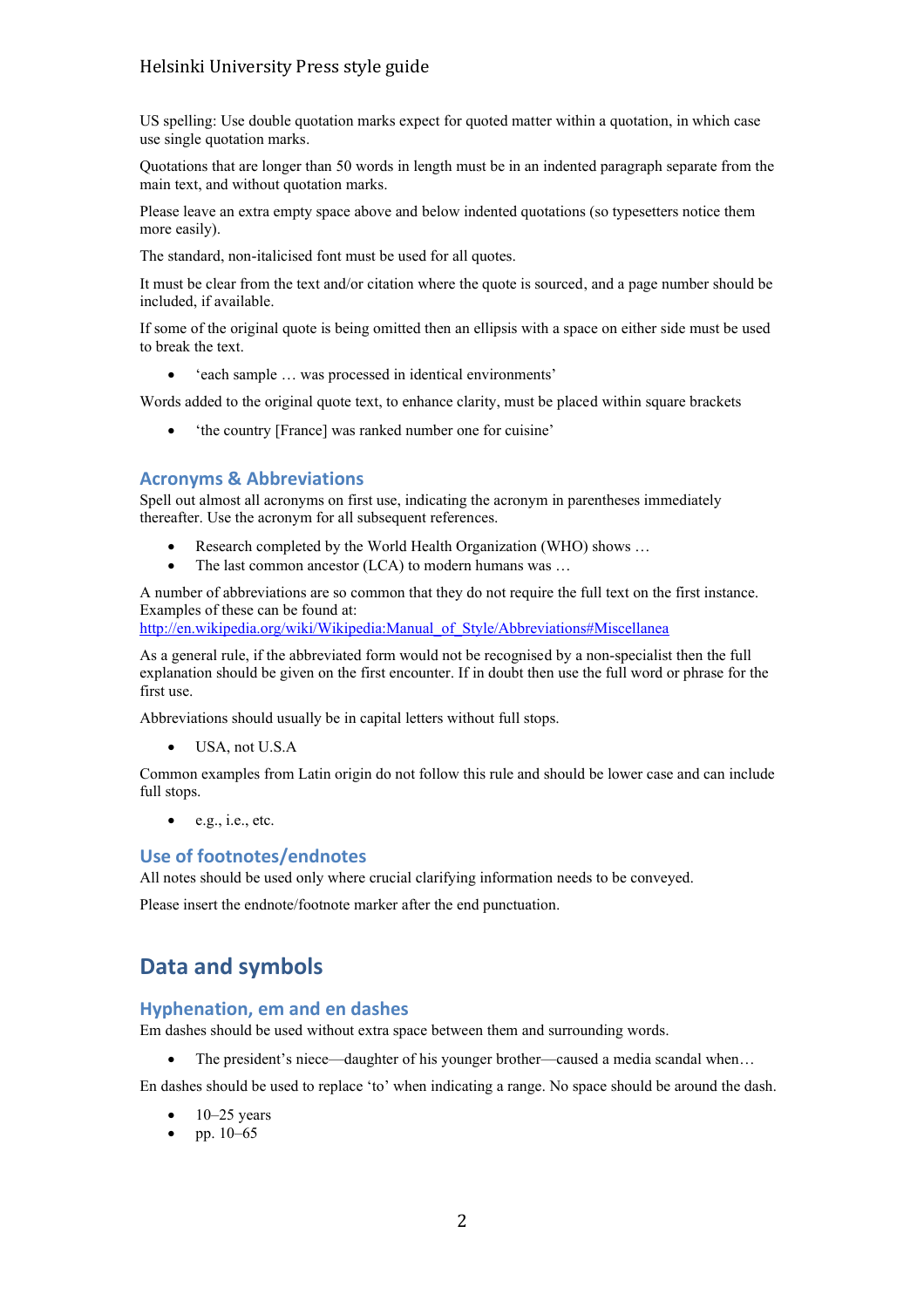## Helsinki University Press style guide

## **Numbers**

For numbers zero to ten, please spell the whole words rather than use numeric figures. Please use figures for numbers 11 or higher.

- This study looked at five case studies
- This study looked at 12 case studies

We are happy for authors to use either words or figures to represent large whole figures (i.e. one million or 1,000,000) as long as the usage is consistent throughout the text.

Please use 'per cent' 'percent' (as per commissioned grammar rules) rather than '%'. The symbol '%' can be used in tables/figures, table/Figure notes.

If a sentence starts with a number it must be spelt, or the sentence should be re-written so that it no longer starts with the number.

- Fifteen examples were found to exist...
- The result showed that 15 examples existed...

# **Figures & Tables**

#### **Figures**

If a figure is not easy to understand or does not appear to be of a suitable quality, the copyeditor should note this.

All figures must be cited/referred to within the main text, in consecutive order using Arabic numbers (e.g. Figure 1, Figure 2; or Figure 3.1, Figure 3.2, etc., if numbering per chapter). Please check that numbers are running consequently and refer to the correct chapter number (if numbering is per chapter).

Citations to figures should use the full word 'Figure'. Figure citations should be in plain text and not bolded, etc. Please make sure the figure citation does not include 'above' or 'below', as this may change during typeset.

Each figure must have an accompanying descriptive main title.

• Figure 1: 1685 map of London.

A short additional figure legend is optional to offer a further description of the figure.

• Figure 1: 1685 map of London. Note the additional of St Paul's Cathedral, absent from earlier maps.

The source of the image should be included, along with any relevant copyright information and a statement of authorisation (if needed).

## **Tables**

All tables must be cited/referred to within the main text, in consecutive order (e.g. Table 1, Table 2, or Table 3.1, Table 3.2, etc., if numbering per chapter).

Table should be cited with the full word Table. Please make sure the table citation does not include 'above' or 'below', as this may change during typeset.

Each table must have an accompanying descriptive title.

A short additional table legend is optional to offer a further description of the table.

The table title and legend should be placed *above* the table.

# **References**

All references cited must be listed in the list of references and vice versa; please remove extra references (not cited) or include a reference in text.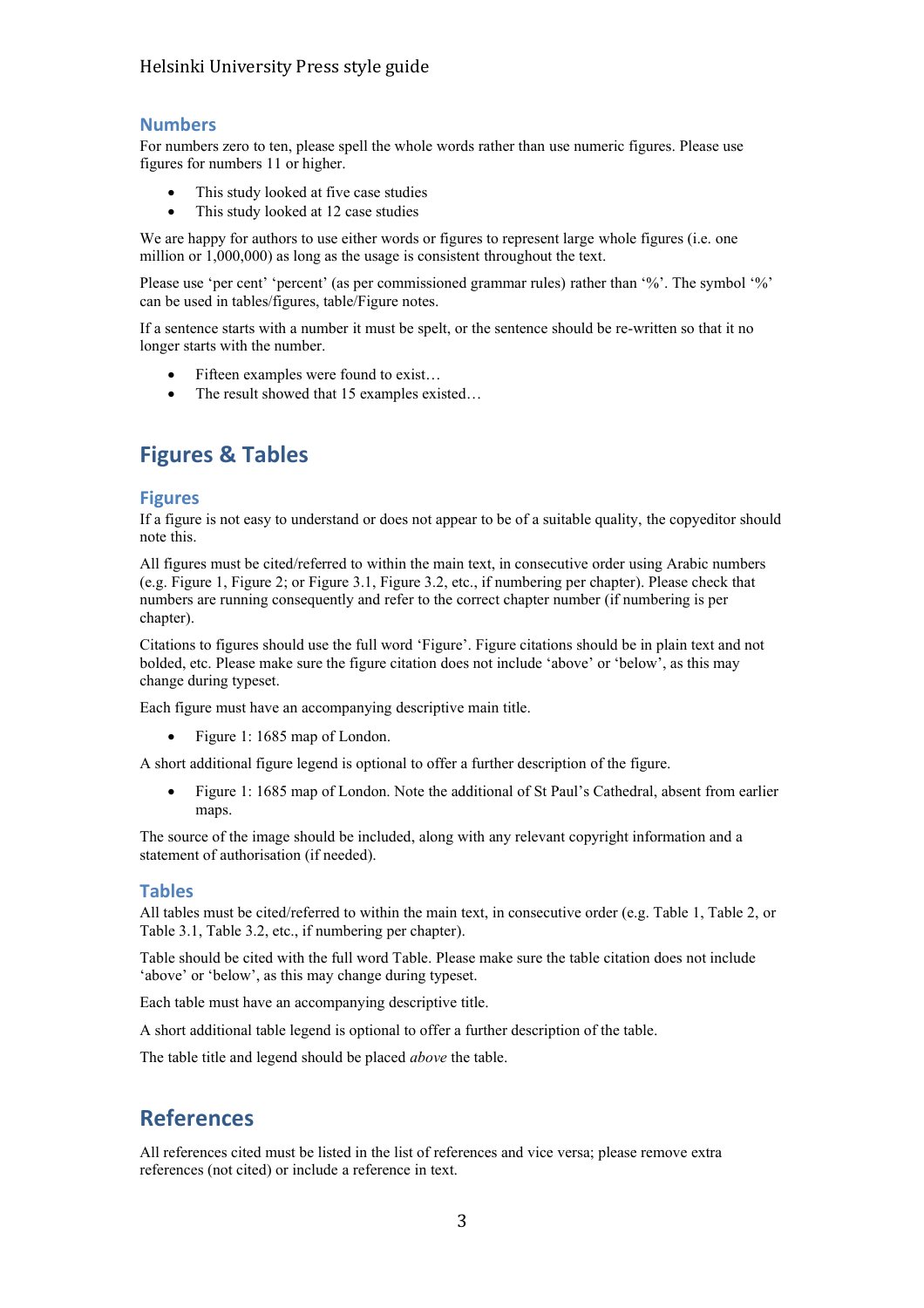## **In-text references**

In-text references to chapters should be formatted: 'Chapter [Number]' rather than to author(s) name.

## **In-text citations**

Every use of information from other sources must be cited in the text so that it is clear that external material has been used. We recommend authors to use citations according to the Chicago 'Author–date' style as in the following guidelines.

*If the author(s )/editor(s) choose another reference style, a full guideline (e.g. a link to a website with the used in-text referencing style) should be delivered along with the manuscript.* 

## **'Author, Year' citations**

If the author is already mentioned in the main text then the year should follow the name within parenthesis.

Both Jones (2013) and Brown (2010) showed that ...

If the author's name is not mentioned in the main text then the surname and year should be inserted, in parenthesis, after the relevant text. Multiple citations should be separated by semi-colon and follow alphabetical order.

The statistics clearly show this to be untrue (Brown 2010; Jones 2013).

If three or fewer authors are cited from the same citation then all should be listed. If four or more authors are part of the citation then 'et al.' should follow the first author name.

- (Jones, Smith, and Brown 2008)
- (Jones et al. 2008)

If citations are used from the same author and the same year, then a lowercase letter, starting from 'a', should be placed after the year.

• (Doniger 1980a, 1980b, 2017)

If specific pages are being cited then the page number should follow the year, after a colon.

• (Brown 2004, 65; Jones 2013, 143)

For publications with no author or authored and published by organisations, use the short form of the organisation's name or its acronym in lieu of the full name.

- (Business Booms and Depressions since 1775 1943)
- (ICRC 2000) *NOT* (International Committee of Red Cross and Red Crescent Societies 2000)

Please do not include URLs (web addresses) in parenthetical citations, but rather cite the page title and include all details, including the URL, in the reference list.

## **Reference list**

All citations must be listed at the end of the text file, in alphabetical order of authors' surnames.

All reading materials should be included in 'References' – works which have not been cited within the main text, but which the author wishes to share with the reader, must be cited as additional information in endnotes explaining the relevance of the work. This will ensure that all works within the reference list are cited within the text.

If a reference is by multiple authors then please list all authors in full, up to *10 individuals*. If there are more than 10 authors then please us et al. after the tenth author.

*NOTE: If multiple works by the same author are being listed, please re-type the author's name out for each entry, rather than using a long dash. Separate references to same year with a, b, c, etc. (e.g. Smith 2017a, 2017b, 2017c)*

*NOTE: DOIs must be included for all reference entries, where possible.*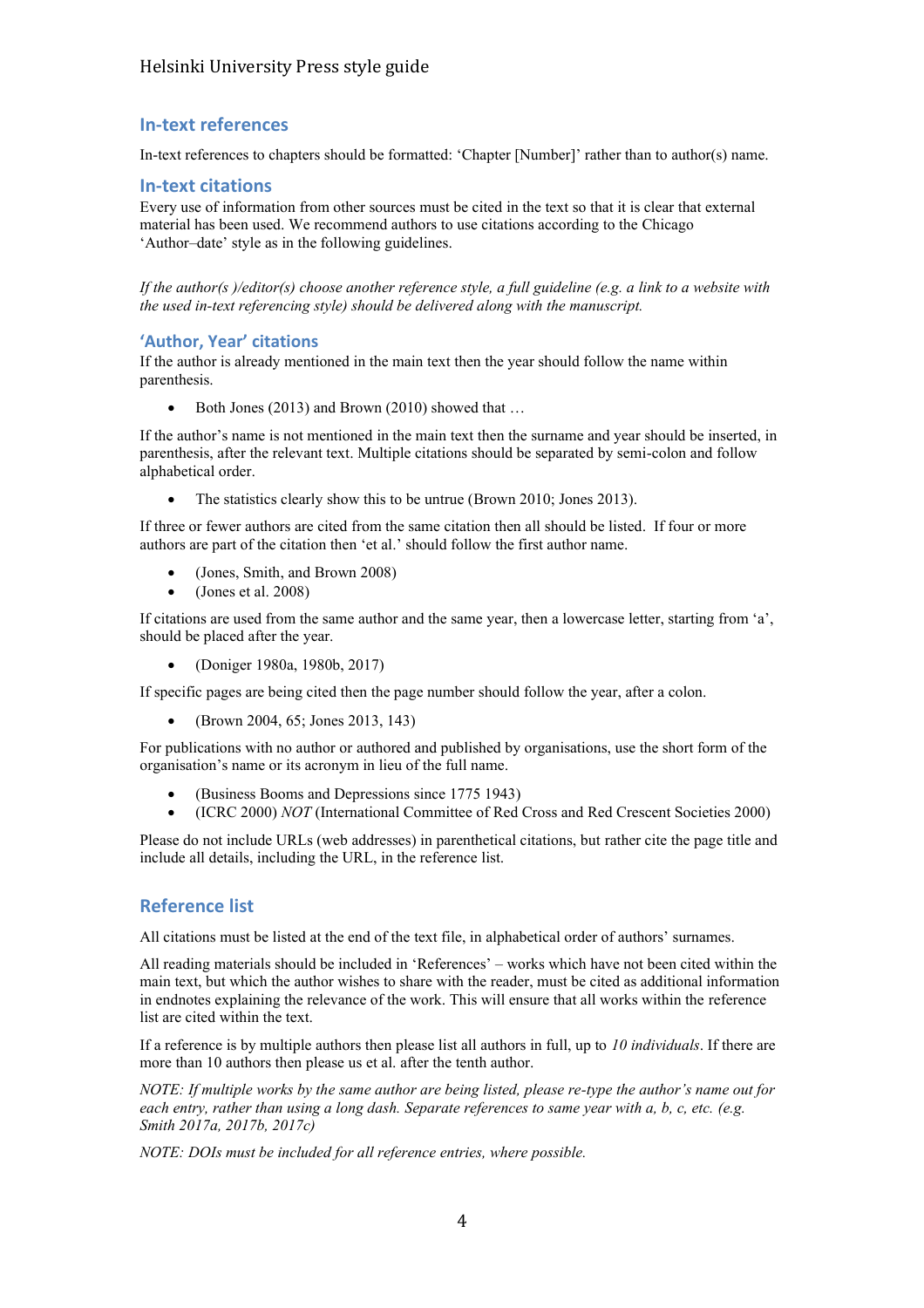## **Reference format: Chicago**

See the following guidelines for more exact information. Below some examples of referencing that are notincluded in the following document.

*If the author(s )/editor(s) choose another reference style, a full guideline (e.g. a link to a website with the used referencing style) should be delivered along with the manuscript.* 

#### **Books**

#### **One author**

Doniger, Wendy. 1999. *Splitting the Difference*. Chicago, IL: University of Chicago Press.

#### **Several books by the same author**

Doniger, Wendy. 2017. *The Ring of Truth and Other Myths of Sex and Jewelry*. New York, NY: Oxford University Press.

Doniger, Wendy. 1980a. *Karma and Rebirth in Classical Indian Traditions*. Berkeley, CA: University of California Press.

Doniger, Wendy. 1980b. *Women, Androgynes, and Other Mythical Beasts*. Chicago, IL: University of Chicago Press.

#### **Two or three authors**

Cowlishaw, Guy and Robin Dunbar. 2000. *Primate Conservation Biolog*y. Chicago, IL: University of Chicago Press.

Jacobstein, J. Myron, Roy M. Mersky, and Donald J. Dunn. 1994. *Fundamentals of Legal Research*. 6th ed. New York, NY: Foundation Press.

#### **Four or more authors**

Include all names in the reference list entry (up tp ten names), after which use et al.

Laumann, Edward O., John H. Gagnon, Robert T. Michael, and Stuart Michaels. 1994*. The Social Organization of Sexuality: Sexual Practices in the United States*. Chicago, IL: University of Chicago Press.

#### **Editor, translator, or compiler instead of author**

Hall, David D., ed. 1991. *Witch-Hunting in Seventeenth-Century New England: A Documentary History, 1638-1693*. 2nd ed. Boston, MA: Duke University Press. https://doi.org/10.1215/9780822382201.

Lattimore, Richmond, trans. 1951. *The Iliad of Homer*. Chicago, IL: University of Chicago Press.

#### **Organisation as author**

International Committee of Red Cross and Red Crescent Societies (ICRC). 2000. *Title*. City: Publisher.

#### **Unknown author**

*Business Booms and Depressions since 1775: An Accurate Charting of the Past and Present Trend of Price Inflation, Federal Debt, Business, National Income, Stocks and Bond Yields, with a Special Study of Postwar Periods*. 1943. Toledo, OH: The Century Press. [http://fraser.stlouisfed.org/publications/bb/issue/5069/download/85250/1943chart\\_busibooms.pdf.](http://fraser.stlouisfed.org/publications/bb/issue/5069/download/85250/1943chart_busibooms.pdf)

#### *Book published electronically*

Association of the Menhaden Oil and Guano Manufacturers of Maine. 1878. *The Menhaden Fishery of Maine: With Statistical and Historical Details, Its Relations to Agriculture, and as a Direct Source of Human Food; New Processes, Products, and Discoveries.* Portland, OR: B. Thurston. https://hdl.handle.net/2027/hvd.32044107318388.

Kurland, Philip B. and Ralph Lerner, eds. 1987. *The Founders' Constitution.* Chicago, IL: University of Chicago Press. http://press-pubs.uchicago.edu/founders/.

Lovitch, Derek, ed. 2017. *Birdwatching in Maine: A Site Guide.* Hanover: University Press of New England. https://cbbcat.net/record=b4861648~S21.